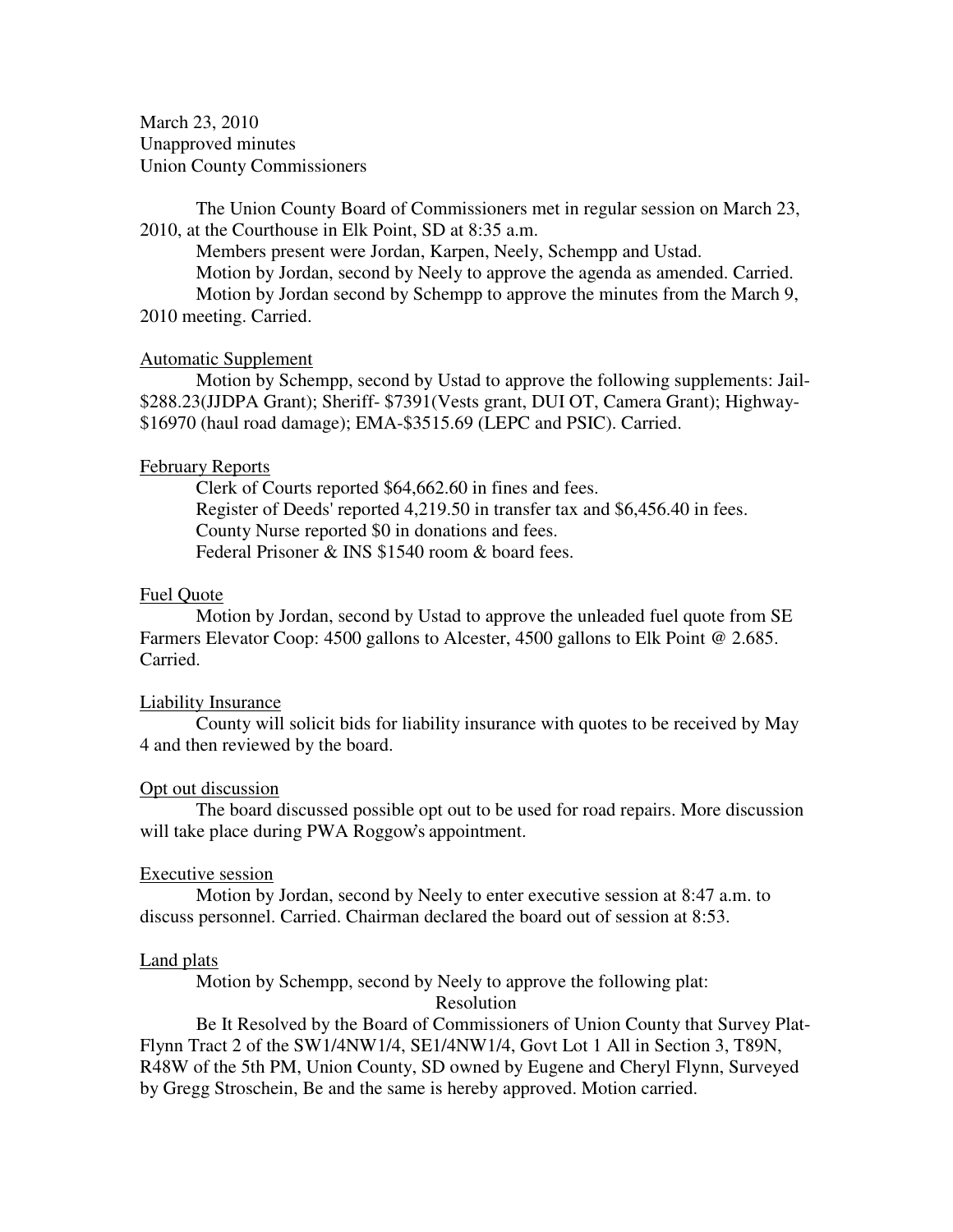Motion by Neely, second by Ustad to approve the following plat:

# Resolution

 Be It Resolved by the Board of Commissioners of Union County that Survey Plat of Nylen Tract 1 of Lot H1 in Cameron Tract 1 in the SE1/4 of the SW1/4 of Section 5, T89N, R48W of the 5th PM, Union County, SD, owned by Union County, surveyed by Kim McLaury, Be and the same is hereby approved. Motion carried.

# Weed/Bridge

 Richard Stene met with the board to express his disappointment with appointing Commissioner Ustad to the weed board after the problems he brought up last year about the weeds that were not eradicated. The board explained that the property is under enforcement and needs to go through a process. Stene also expressed his concern on a bridge near his property. The board explained that the county is responsible for taking care of the bridges but the township is responsible to close the road if necessary.

# Sick Leave Bank committee

 Motion by Neely, second by Jordan to appoint the following employees to the sick leave bank committee: Marvin Schempp (commissioner); Tracy Smith (sheriff) Cristy Harkness (highway) Scott Sexton (courthouse). Carried.

# Abatements

 Motion by Neely, second by Ustad to approve application #2010-004 from Daniel and Beth Rosenbaum (parcel 14.00.16.2005) due to a duplicate assessment. Abate: Civil Bend- \$19.91; Union County-\$65.91; Rural Fire protection-\$2.87; DV school-319.47. Total-\$408.16. Carried.

 Motion by Ustad, second by Schempp to approve application #2010-006 for North Sioux City (parcel 05.07.10.2040) due to tax exempt status as of August 31, 2009. Abate: North Sioux City- \$244.36 Union County-\$315.75; Emergency Services-\$77.74; Dakota Valley School-1526.81. Total - \$2164.66.

### Recess

Chairman declared a recess from 9:20 to 9:30.

### Abatement

 Assessor Kistner met with the board for abatement on David and Julie Ellingson. (Julie Ellingson present). (parcel #23.GC.02.1002) This parcel did not receive the owner occupied status. Kistner recommended approving the owner occupied for the Ellingson property. Motion by Jordan, second by Ustad to approve abating \$1565.60 from Dakota Valley School. Carried.

# Recess

Chairman declared a recess from 9:37 to 9:45.

# Sheriff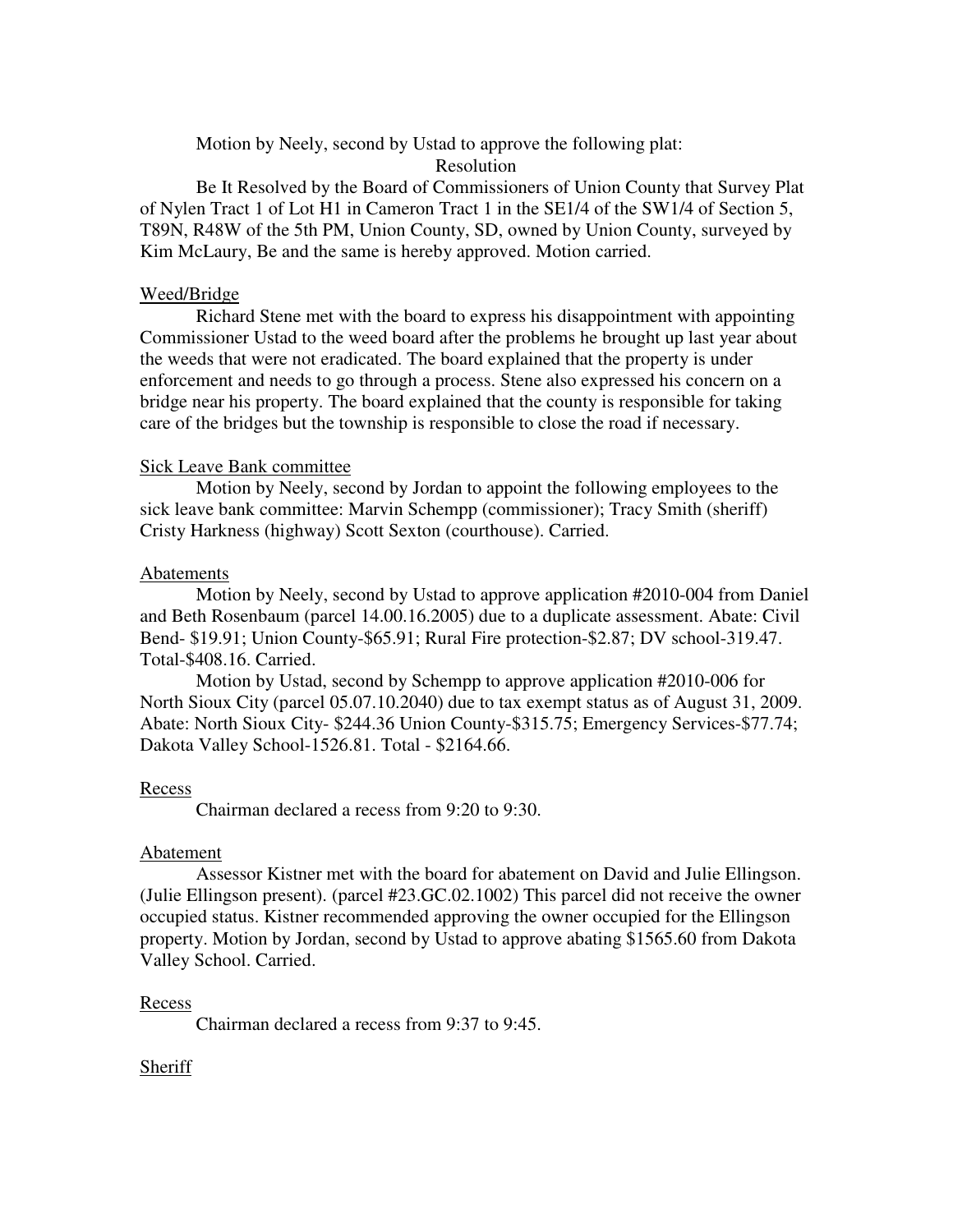Sheriff Limoges met with the board to discuss the cost charged from Electro watchman for maintenance of the security system in the courthouse. Discussion ensued on what department(s) should be paying for this service. The board recommended looking for other options for service.

 Motion by Jordan, second by Ustad to approve travel for a dispatcher to attend training in Yankton. Carried.

#### Claims

 Motion by Jordan, second by Ustad to approve the following claims. Carried. The following claims have been audited, approved and warrants drawn on the same: Bi-Weekly payroll for 3-26-2010: Highway \$19,303.38; Sheriff \$26,295.43; State's Attorney \$1,145.18; Public Building \$546.00; Nurse \$159.75; WIC \$255.60; Register of Deeds \$618.50; Coroner \$116.00. Accurate Reporting Inc (Transcript) \$366.25; Ag Bio Communications (Supplies) \$27.90; Alcester Union (Publishing) \$26.70; All Upholstery (Repairs) \$188.00;Am San (Supplies) \$793.74;Bear Inc (Maint) \$138.23;Bierschbach Equipment (Repair) \$1,569.35;Big M Security & Alarm (Repair) \$749.70;Bomgaars (Supplies) \$29.98;Brevik Law Office (Ct Apt Atty) \$173.98;Tudogs Computing (Maint) \$1,506.66;Brock White Company (Hwy Const) \$20,472.00;Brown & Saenger (Supplies) \$28.45;Campbell Grading (Repairs) \$1,575.00;Cathy Rehfuss (Mi Hearing) \$15.00;City Of Elk Point (Utilities) \$3,813.96;Community Health Clinic (Care) \$666.25;Continental Research (Repairs) \$107.74;Dakota Rigger & Tools (Repairs) \$165.22;Dale Neely (Per Diem) \$44.40;Dan Fullenkamp (Mileage) \$8.88;David Swanson (Gas) \$50.00;Days Inn (Travel/Conference) \$186.00;Dennis Henze (Mileage) \$288.97;Diesel Specialities Inc (Repairs) \$300.78;Donna K Dietrich (Mi Hearing) \$137.64;Doyle Karpen (Per Diem) \$53.20;Gary Finken Painting (Painting) \$1,200.00;Harry Heads & Automotive (Repairs) \$127.55;High Performance Coatings (Repairs) \$190.00;Honeywell Inc (Maint) \$6,971.75;Iowa Office Supply (Supplies) \$90.00;Jacks Uniform & Equip (Supplies) \$60.00;Janet Lingle (Mileage) \$53.28;Janitor Depot Inc Supplies) \$59.50;Jeanne M Bossman (Transcript) \$51.00;Jim Brewster (Mileage) \$28.12;John P Slattery (Public Defender) \$2,891.29;Jones Food Center (Supplies) \$6.97;Knology (Utilities) \$234.25;Larry Wagner (Mileage) \$341.58;Lawson Products Inc Supplies) \$290.58;Lyle Signs Inc (Supplies) \$377.70;Marvin Schempp (Per Diem) 38.48;Meyer Brothers Funeral Home (Funeral) \$2,000.00;Michael McGill (Public Defender) \$2,891.29;Microfilm Imaging System (Rental) \$120.00;Mid Country Machinery Inc (Repairs/Supplies) \$1,554.35;MidAmerican Energy Co (Utilities) \$3,846.67;Midwest Wheel Companies (Supplies) \$552.28;Milton Ustad (Per Diem) \$61.05;Myron Hertel (Supplies) \$99.70;National 4-H Council Supply (Supplies) \$77.20; Nelva Kooistra (Mi Hearing) \$15.00;Newman Traffic Signs (Supplies) \$254.40;Novelty Machine & Supply (Repairs) \$214.62;Office Elements (Supplies) \$139.00;Olson Welding (Repairs) \$50.00; Paul Limoges (Travel/Conference) \$12.00;Pennington County Jail (Transport) \$194.05;Perkins Office Solutions (Supplies) \$257.45; Peterson, Stuart & Rumpca (Public Defender) \$5,782.58;Pitney Bowes (Rental) \$149.00;Qlt (Phones) \$32.21;Quill Corporation (Supplies) \$564.08;Qwest (Phone) \$971.40;Ramkota Inn (Room) \$162.00;Raymond K Roggow (Meals) \$18.00;Rick McKinney (Subpoena) \$32.58;Robert James (Mileage) \$57.72;Rocs Dakota Senior Meals (Meals) \$937.50;Ross Jordan (Per Diem) \$22.20;Roto Rooter (Maint) \$112.89;Sanford Health (Bl Draw)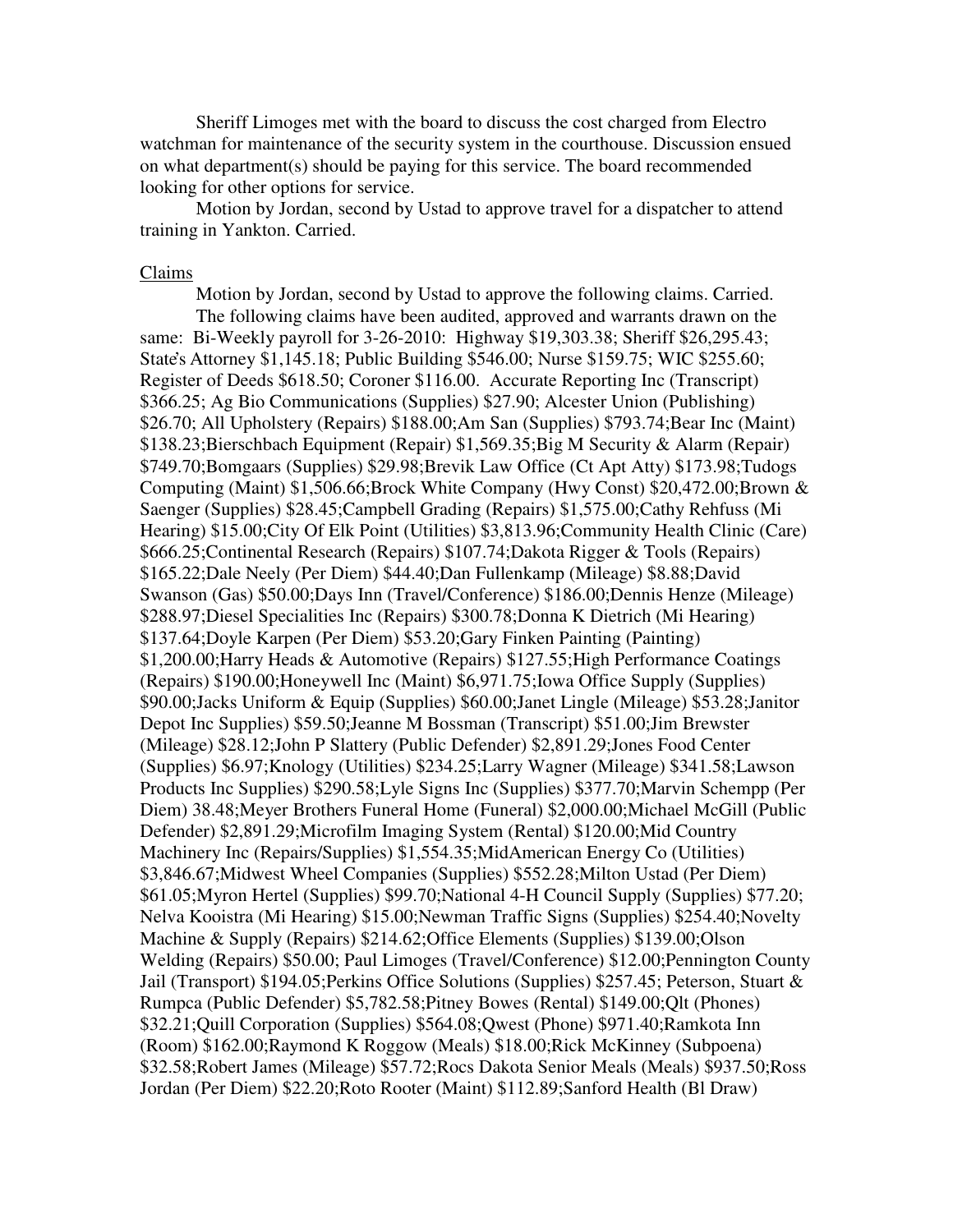\$60.00;SD Assn Of County Weed (Dues) \$150.00;SD State Health Lab (Bl Draws) \$572.00;Second Chance Rescue (Care) \$30.00;Servall Towel & Linen (Repairs) \$33.28; Sioux Falls Two-Way Radio (Repairs) \$443.50;SKM Industries Inc (Supplies) \$62.86; State Of South Dakota (Phone) \$345.53;Steve Rommereim (Mileage) \$38.48; Stinger Systems (Supplies) \$941.95;The Schneider Corporation (Service) \$5,600.00; Total Stop Food Store (Supplies) \$11.16;US Bank (Travel And Supplies) \$3,221.99; Verizon Wireless (Phone) \$251.97;Western Office Plus (Supplies) \$82.86;Wigman Company (Repairs) \$71.37; Wilcox Electric (Maint) 128.21;Yankton County (Mi Hearing) \$89.81;Juror's (Jury Duty) \$645.78.

### PWA

 PWA Roggow met with the board to discuss various matters. The annual bid letting was tabulated and results as follows:

 #Item 1- Liquid Asphalt. Motion by Schempp, second by Neely to award bid item #1 Liquid Asphalt to Jebro. Motion carried.

Item #2-Asphalt Concrete – Motion by Jordan, second by Ustad to accept all based on geographic location- Barkley, Concrete Materials, Myrl and Roy's and Knife River.

Item #3 - Metal Culverts-Motion by Ustad, second by Jordan to award the bid to Huron Culvert & Tank .Carried.

Item #4- Concrete Culverts –Motion by Neely, second by Jordan to award the bid to Hanson. (Cretex also submitted bid). Carried.

Item #5- Motion by Jordan, second by Neely to award the bid to Cretex (Hanson also submitted bid). Carried.

Item #6 -Ice Sand- Motion by Jordan, second by Ustad to award the bid to L. G. Everist and Higman. Carried.

Item #7- Chips – Motion by Jordan, second by Neely to award the bid to both bidders- Concrete Materials and LG Everist. Carried.

 Item #8. Riprap-Motion by Jordan, second by Ustad to award the bid to both bidders- Concrete materials and LG Everist. Carried.

 Item #9- Steel Bridge Decking & Piling- Motion by Jordan, second by Neely to award the bid to Huron Culvert. Carried.

Item #10- Magnesium Chloride- Motion by Jordan, second by Ustad to award bid to Z & S. (Envirotech also submitted bid). Carried.

Item #11-Bridge Work-Motion by Jordan, second by Neely to award the bid to Hollaway. Carried.

 Further details available upon request from Union County Highway Department or County Auditor's office.

# Opt out discussion

 The board continued to discuss opting out. Discussion took place on the need for additional revenue to repair the roads as with the rising cost of asphalt, projects have been put on hold. Although the legislature has been approached to raise license plate fees to help raise revenue, this has not happened. Until the state changes the method of allowing local jurisdictions to determine the taxation needed for their own area, opt out is an avenue to be implemented.